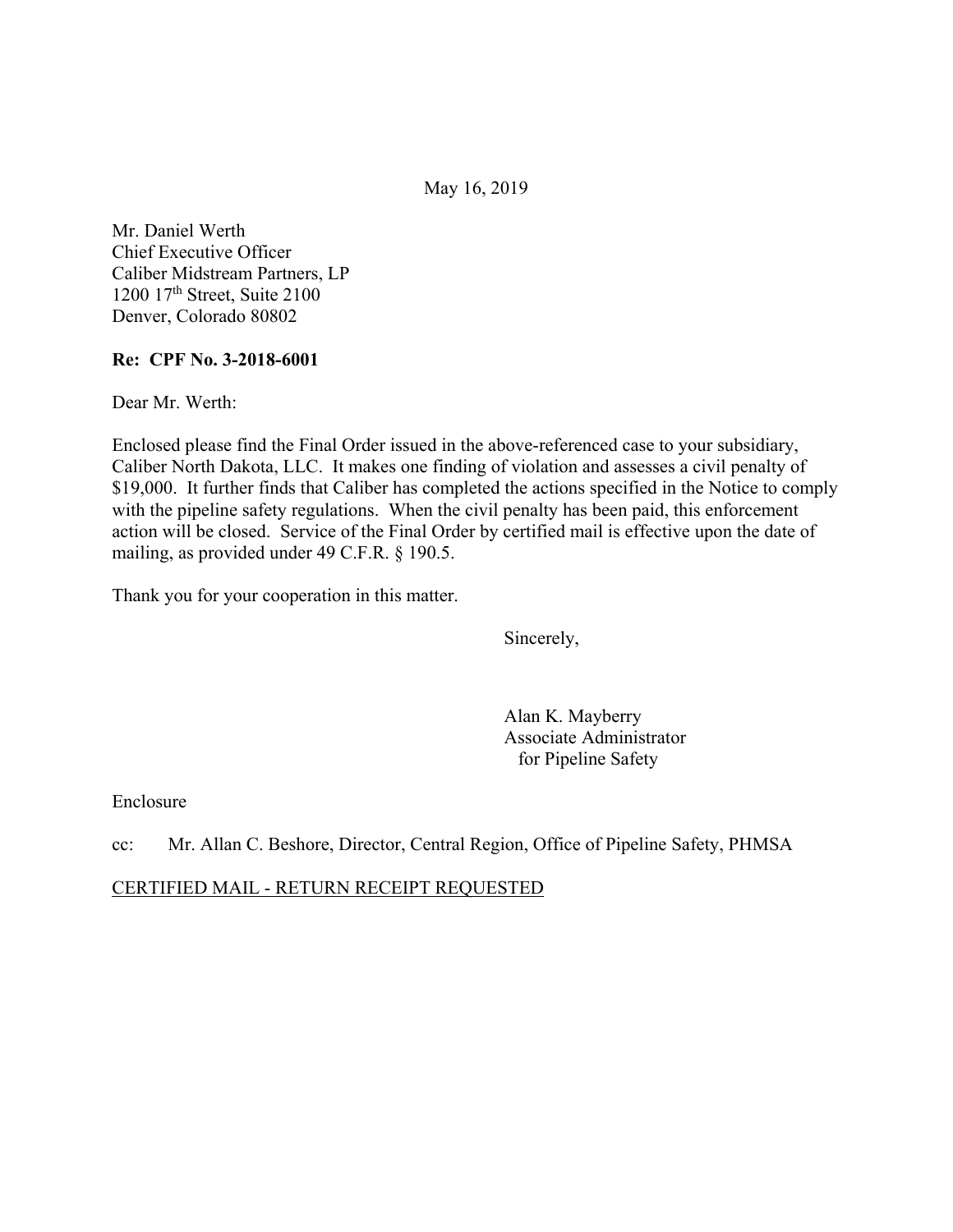#### **U.S. DEPARTMENT OF TRANSPORTATION PIPELINE AND HAZARDOUS MATERIALS SAFETY ADMINISTRATION OFFICE OF PIPELINE SAFETY WASHINGTON, D.C. 20590**

**)**

 **)**

**)**

**In the Matter of )**

**Caliber North Dakota, LLC, ) CPF No. 3-2018-6001 a subsidiary of Caliber Midstream Partners, LP, )** 

 $\overline{\phantom{a}}$ 

**\_\_\_\_\_\_\_\_\_\_\_\_\_\_\_\_\_\_\_\_\_\_\_\_\_\_\_\_\_\_\_\_\_\_\_\_\_\_\_\_\_\_\_\_\_\_\_\_** 

**Respondent. )** 

<u>.</u>

### **FINAL ORDER**

On July 25, 2017, pursuant to 49 U.S.C. § 60117, a representative of the Pipeline and Hazardous Materials Safety Administration (PHMSA), Office of Pipeline Safety (OPS), conducted an inspection of Caliber North Dakota, LLC's (Caliber North Dakota or Respondent) oil spill response plans in Washington, D.C. Caliber is a subsidiary of Caliber Midstream Partners, LP (Caliber Midstream), which operates crude-oil and natural-gas gathering and processing facilities in the Bakken and Three Forks shale oil fields of North Dakota.<sup>1</sup>

As a result of the inspection, the Director, Central Region, OPS (Director), issued to Respondent, by letter dated January 2, 2018, a Notice of Probable Violation, Proposed Civil Penalty, and Proposed Compliance Order (Notice). In accordance with 49 C.F.R. § 190.207, the Notice proposed finding that Caliber had violated 49 C.F.R. § 194.101 and proposed assessing a civil penalty of \$19,000 for the alleged violation. The Notice also proposed ordering Respondent to take certain measures to correct the alleged violation.

Caliber Midstream, on behalf of Caliber North Dakota (collectively referred to as Caliber), responded to the Notice by letter dated February 2, 2018 (Response). The company contested the allegation of violation, offered additional information in response to the Notice, and requested that the proposed civil penalty be eliminated.

Respondent did not request a hearing and therefore has waived its right to one.

# **FINDING OF VIOLATION**

The Notice alleged that Respondent violated 49 C.F.R. Part 194, as follows: **Item 1:** The Notice alleged that Respondent violated 49 C.F.R. § 194.101(a), which states:

<sup>1</sup> Caliber Midstream Partners, LP, website, available at<http://www.calibermidstream.com/about> (last accessed February 4, 2019).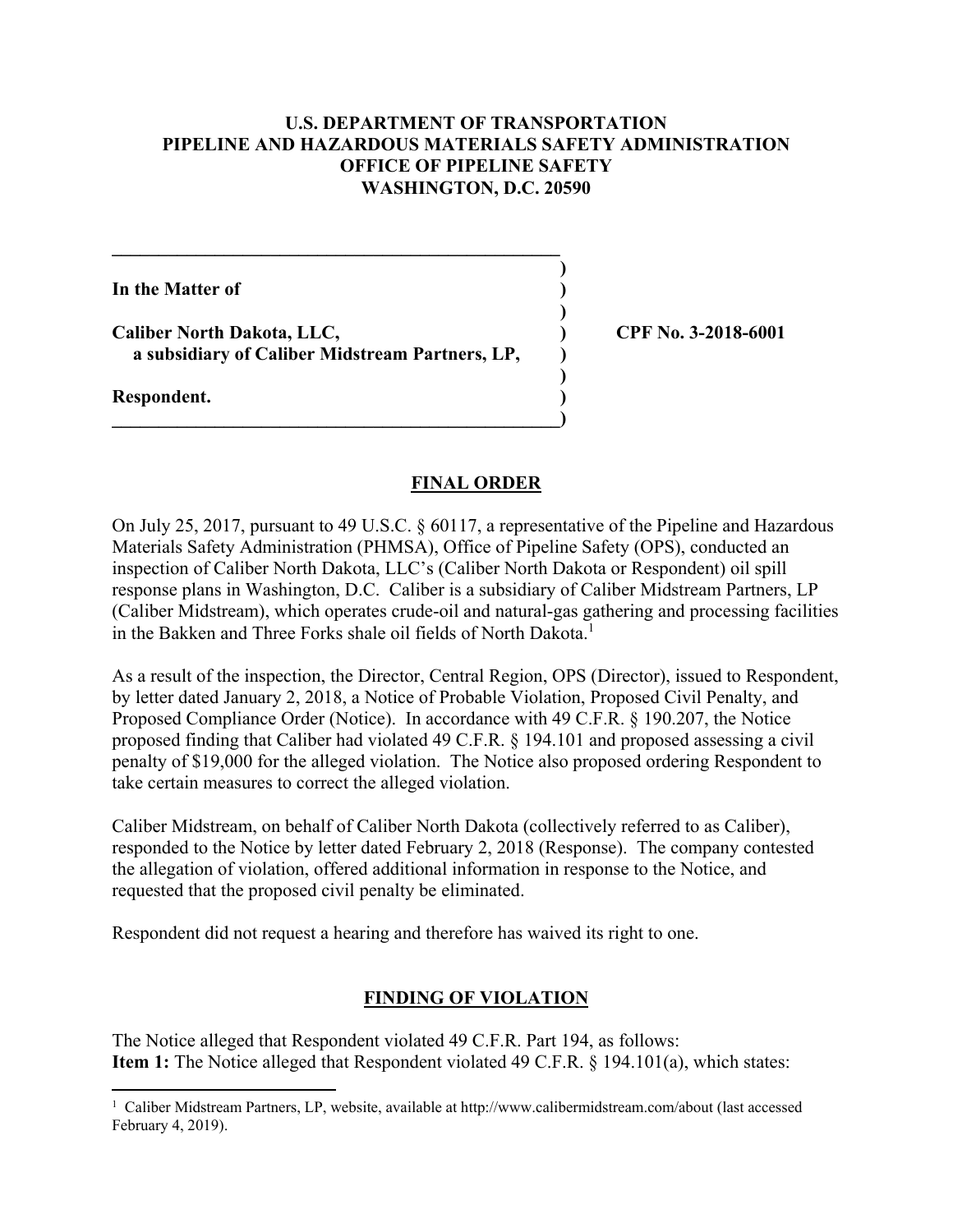### **§ 194.101 Operators required to submit plans.**

 an operator of a pipeline in paragraph (b) to submit a response plan, each the criteria for significant and substantial harm as defined in  $\S$  194.103(c) cause substantial harm. Operators of substantial harm pipeline facilities (a) Except as provided in paragraph (b) of this section, unless OPS grants a request from a[n] Federal On-Scene Coordinator (FOSC) to require operator of an onshore pipeline facility shall prepare and submit a response plan to PHMSA as provided in § 194.119. A pipeline which does not meet and is not eligible for an exception under  $\S$  194.101(b), can be expected to must prepare and submit plans to PHMSA for review.

The Notice alleged that Respondent violated 49 C.F.R. § 194.101(a) by failing to prepare and submit an oil-spill response plan to PHMSA, as required by the regulation. Specifically, the Notice alleged that Caliber had been operating an oil pipeline known as the Rawson Gathering System, as shown in its Annual Reports (Form PHMSA F 700-1.1) for the years 2014, 2015, and 2016, but that as of September 20, 2017, the company had yet to submit a response plan to PHMSA, as required by  $\S$  194.101.<sup>2</sup> The Notice further alleged that on April 28, 2016, PHMSA had received a letter and submission from Mr. Jonathan Greiner, president of Basin Safety Consulting, indicating that he was submitting what was represented as Part 1 of 2 of Caliber's "Emergency Response Plan," and that he would submit Part 2 and certain training records "soon to follow." Finally, the Notice stated that in June 2016, PHMSA received Part 2, but determined that the combined document, Parts 1 and 2 together, did not constitute an oil spill response plan at all. The PHMSA staff wrote back to Mr. Greiner on December 12, 2016, indicating that the submission "appears to be an Operations and Maintenance Manual intended to satisfy 49 C.F.R. 195.402 regulations," but that it was not an oil spill response plan meeting the requirements of 49 C.F.R. Part 194. According to PHMSA, no other response-plan documents had been provided to PHMSA as of September 20, 2017.

In its Response, Caliber Midstream (on behalf of Caliber North Dakota) contested the allegation of violation and stated that it had "a response plan in place for the Rawson Crude Oil System since 5/01/14," roughly four months prior to the commissioning of the Rawson Gathering System in August of 2014.<sup>3</sup> Caliber asserted that it had retained Basin Safety Consulting to "make administrative changes to the response plan to create a more complete and efficient document for use by Caliber field personnel," and that the contractor had informed Caliber on June 28, 2016, that the plan had been submitted to PHMSA on April 28, 2016. According to Caliber, the company was unaware that PHMSA had identified deficiencies with the plan or that

 $\overline{a}$  though the pipeline had been in operation since at least 2014. Under 49 C.F.R. § 194.7, operators from whom a response plan is required under § 194.101 "may not handle, store, or transport oil in that pipeline unless the operator has submitted a response plan meeting the requirements of this part." In other words, the operator of a pipeline that <sup>2</sup> The Notice alleged that Caliber had failed to prepare and submit a response plan as of September 20, 2017, even is required to have a response plan cannot operate the pipeline until it has already submitted a plan to PHMSA for approval.

<sup>&</sup>lt;sup>3</sup> Response, at 1.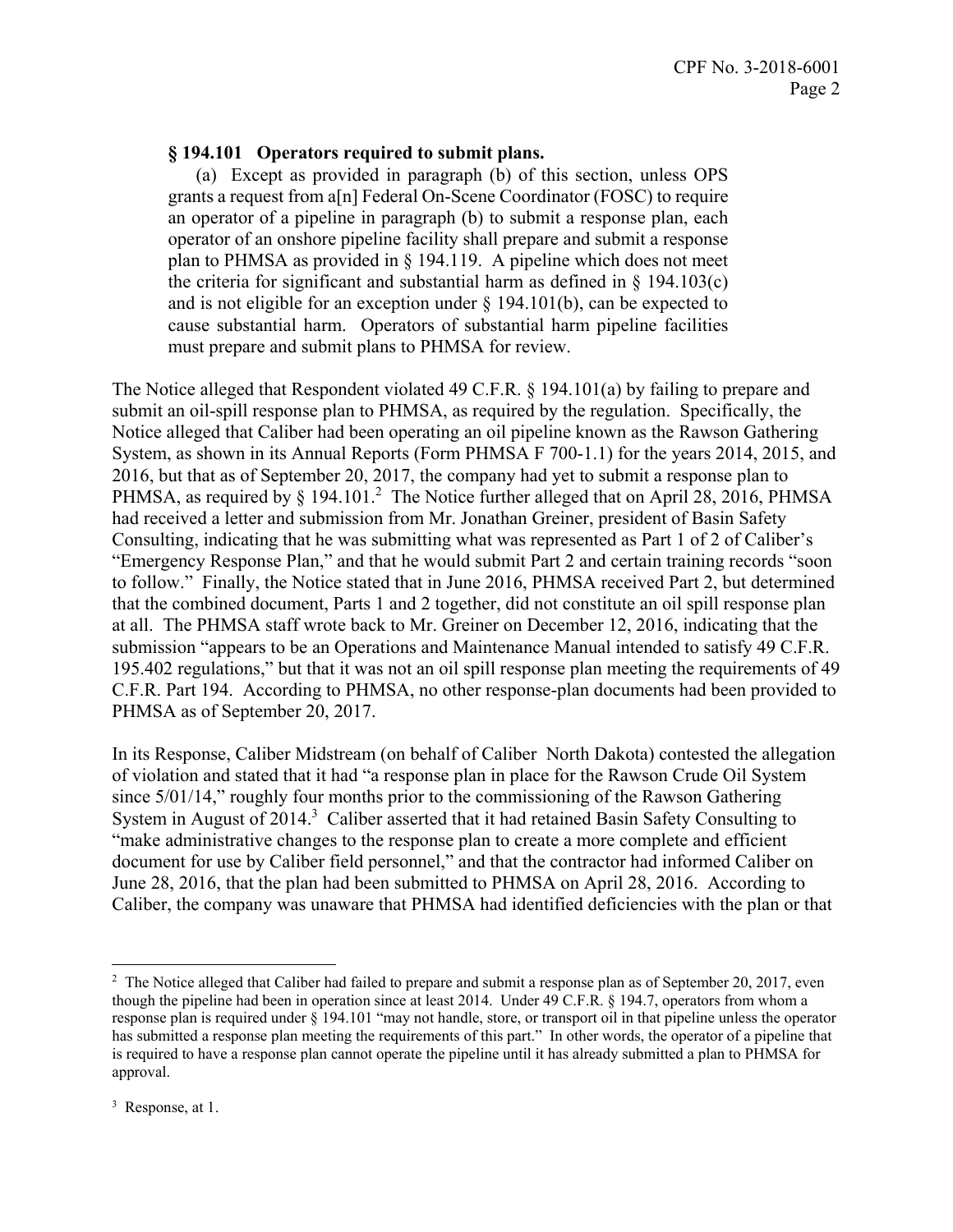the agency had conveyed these deficiencies via email to Mr. Greiner on December 12, 2016.<sup>4</sup>

Specifically, Caliber stated that it had not been "notified concerning any alleged deficiencies per § 194.119(b). Had PHMSA attempted to contact Caliber concerning this matter as stated in  $\S$  194.119(b),<sup>5</sup> any deficiencies to the submitted Response Plan would have been rectified quickly, as the plan has been in existence since May of 2014." Instead, Caliber maintained that it had no notice of any problems with the response plan until it received the Notice letter on January 5, 2018.<sup>6</sup> I would also note that Caliber subsequently provided PHMSA with several revisions to the response plan, which was ultimately approved by the agency on August 9, 2018, roughly eight months after PHMSA issued the Notice.<sup>7</sup>

The foregoing facts are not in dispute, nor does Caliber question that 49 C.F.R. § 194.101 applies to the Rawson Gathering System. Rather, Caliber's challenge to the Notice can be summarized as follows: 1) a response plan was prepared and on file with Caliber prior to the commissioning of the Rawson Gathering System; 2) the response plan was subsequently submitted to PHMSA by the company's contractor; 3) Caliber's contractor did not make Respondent aware of deficiencies identified by PHMSA with the documents submitted by Caliber's third-party contractor; and 4) Caliber has addressed the deficiencies and PHMSA has approved the response plan. On these grounds, Caliber requested that the allegation of violation and proposed civil penalty be withdrawn.

I am not persuaded by Caliber's arguments. The Notice alleged that Caliber failed to prepare *and submit* a response plan in accordance with 49 C.F.R. § 194.101(a), which provides that each operator of an onshore pipeline facility must prepare and submit a response plan to PHMSA as provided in  $\S$  194.119. When  $\S$  194.101(a) is read in conjunction with the timeline outlined in § 194.7, it is clear that Caliber was required to prepare and submit its response plan to PHMSA prior to commissioning its pipeline in 2014.

Caliber acknowledges in its Response that the first time it sent anything to PHMSA purporting to be a response plan was on April 28, 2016. This was over two years after the Rawson Gathering System was put into service. In addition, what Caliber sent to PHMSA on April 28, 2016, and again in June 2016 was not actually a Part 194 response plan, as communicated by PHMSA to Caliber's contractor via email on December 12, 2016. Even if the documents submitted to PHMSA on April 26, 2016, and June 26, 2016, could be construed as a Part 194 response plan,

 $\overline{a}$ <sup>4</sup> *Id.,* at 2.

 an opportunity to respond, including the opportunity for an informal conference, on any proposed plan revisions and  $5$  Section 194.119(b) states: "If PHMSA determines that a response plan requiring approval does not meet all the requirements of this part, PHMSA will notify the operator of any alleged deficiencies, and [to] provide the operator an opportunity to correct any deficiencies." Respondent's suggestion that PHMSA should have contacted Caliber directly concerning any alleged deficiencies in the plan is immaterial, since PHMSA did, in fact, notify Caliber's representative, Mr. Greiner, on December 12, 2016, that the documents he had submitted on Caliber's behalf did not constitute a response plan under Part 194.

<sup>&</sup>lt;sup>6</sup> Response, at 2.

 $7$  Region Recommendation (on file with PHMSA), at 2.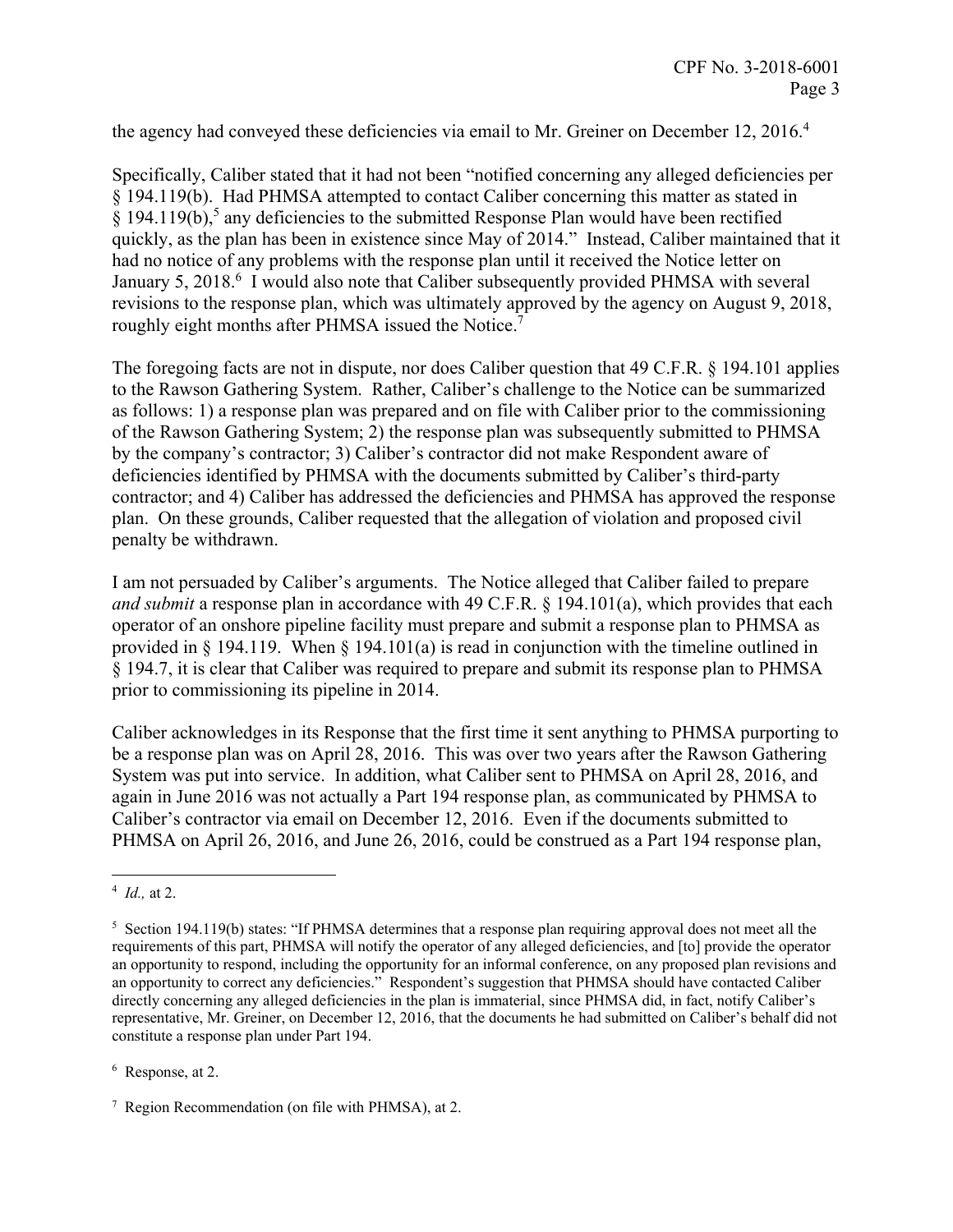Caliber's argument that it had a plan on file prior to commencing operations is of no consequence. Having a response plan on file before operations begin does not demonstrate compliance because the regulations require operators to "submit" the plan to PHMSA prior to operations. Further, Caliber's argument that its contractor failed to notify it of PHMSA's rejection of the documents submitted in April and June 2016 does not relieve Caliber of its compliance obligations. Mr. Greiner was acting on behalf of Caliber, as evidenced by the letter dated April 26, 2016, from Mr. Greiner to PHMSA on Caliber's letterhead.<sup>8</sup> Caliber is responsible for the actions of its contractors in the same manner it is responsible for the actions of its employees.

Finally, the fact that Caliber updated its response plan after operations began, in response to PHMSA identifying deficiencies, and ultimately obtained approval from PHMSA for the plan is also irrelevant to the violation in this case. The first actual Part 194 response plan for the Rawson Gathering System was submitted to PHMSA on February 2, 2018, as an attachment to Caliber's Response.<sup>9</sup> The initial submission of a response plan for the Rawson Gathering System contained numerous deficiencies and was not approved by PHMSA until August 9, 2018.<sup>10</sup> The evidence demonstrates that Caliber failed to submit an acceptable response plan for the Rawson Gathering System to PHMSA until August 1,  $2018$ ,<sup>11</sup> eight months after the Notice was issued and four years after Caliber began operation of the Rawson Gathering System.

Accordingly, after considering all of the evidence I find that Respondent violated 49 C.F.R. § 194.101(a), by failing to submit a response plan to PHMSA as required by the regulation.

This finding of violation will be considered a prior offense in any subsequent enforcement action taken against Respondent.

### **ASSESSMENT OF PENALTY**

Under 49 U.S.C. § 60122, 33 U.S.C. § 1321(j), and 49 C.F.R. § 190.223(b), Respondent is subject to an administrative civil penalty for the violation. In determining the amount of a civil penalty under 49 U.S.C. § 60122 and 49 C.F.R. § 190.225, I must consider the following criteria: the nature, circumstances, and gravity of the violation, including adverse impact on the environment; the degree of Respondent's culpability; the history of Respondent's prior offenses; any effect that the penalty may have on its ability to continue doing business; and the good faith of Respondent in attempting to comply with the pipeline safety regulations. In addition, I may consider the economic benefit gained from the violation without any reduction because of subsequent damages, and such other matters as justice may require. The Notice proposed a total civil penalty of \$19,000 for the violation cited above.

 $\overline{a}$ 

<sup>8</sup> Pipeline Safety Violation Report (Violation Report), (January 2, 2018) (on file with PHMSA), at 50.

<sup>&</sup>lt;sup>9</sup> PHMSA Letter of Correction (on file with PHMSA), dated March 12, 2018.

<sup>&</sup>lt;sup>10</sup> PHMSA Letter of Approval (on file with PHMSA), dated August 9, 2018.

<sup>&</sup>lt;sup>11</sup> Email from Caliber to PHMSA (on file with PHMSA), dated August 1, 2018.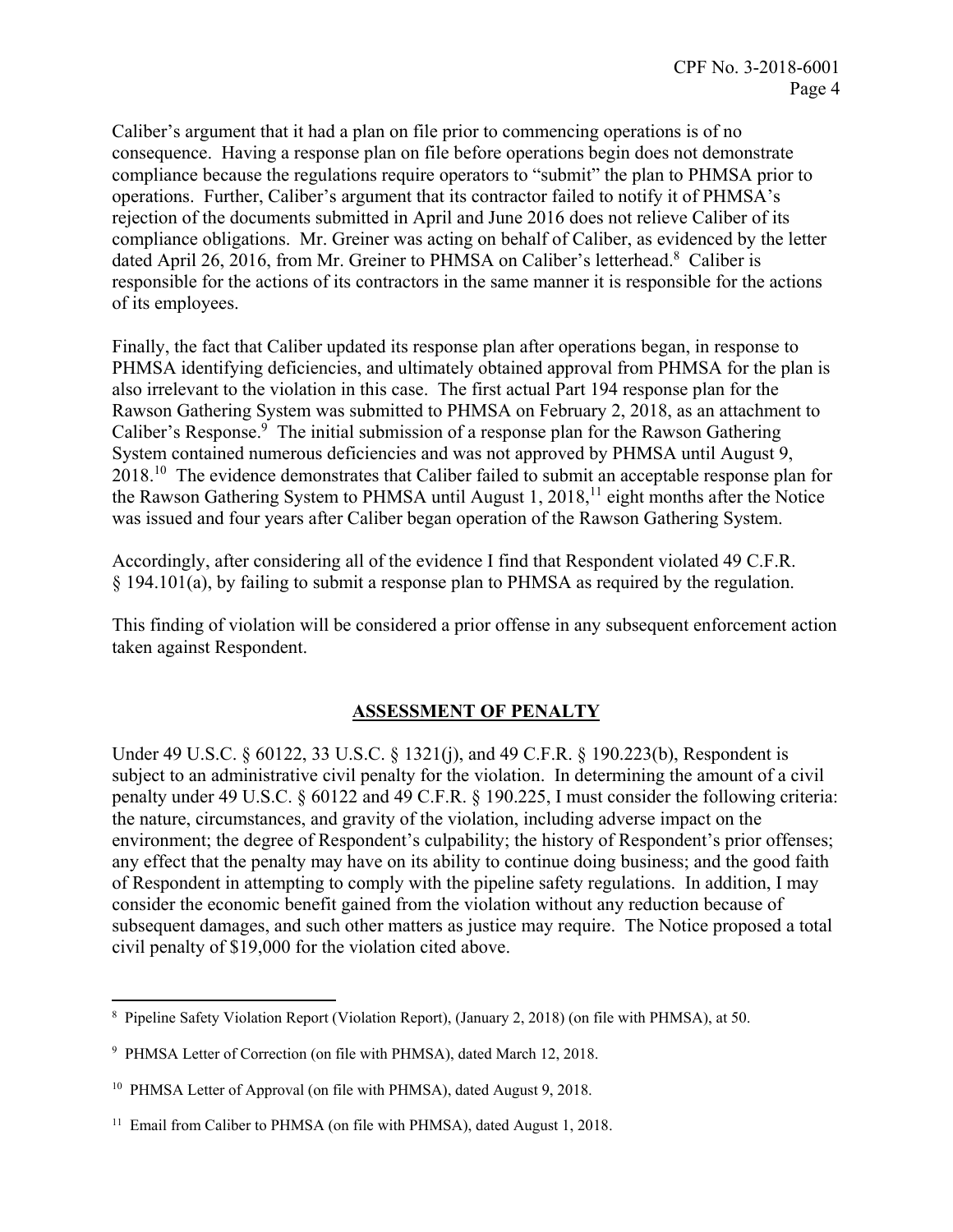**Item 1:** The Notice proposed a civil penalty of \$19,000 for Respondent's violation of 49 C.F.R. § 194.101(a), for failing to prepare and submit a response plan to PHMSA as provided in § 194.119. As noted above, I found that Caliber was required to submit a response plan to PHMSA for the Rawson Gathering System prior to beginning operations in 2014.

In its Response, Caliber requested that the proposed civil penalty be withdrawn because Caliber had a response plan on file prior to putting the Rawson Gathering System into operation, had submitted a response plan to PHMSA after operations began, had updated the response plan when PHMSA identified deficiencies, and had ultimately obtained PHMSA approval of the plan. For the reasons detailed above, Caliber's arguments are rejected. Therefore, I do not withdraw the proposed civil penalty.

Regarding the *nature* criterion in the Violation Report, PHMSA noted that the alleged violation related to a failure to perform a required activity. Caliber asserted that it had prepared a response plan prior to operation of the Rawson Gathering System and had submitted the plan to PHMSA in April 2016. As noted above, the regulations require such plans to be submitted to PHMSA *prior* to operating a pipeline. Caliber does not argue that it submitted the plan prior to operating the Rawson Gathering System. Accordingly, Caliber's position in its Response that it performed the required activity is contrary to the facts contained in the record and no reduction or elimination of the proposed civil penalty is warranted on these grounds.

Regarding the *circumstances* criterion in the Violation Report, PHMSA noted that the probable violation was discovered by PHMSA. Caliber does not attempt to rebut this allegation and the facts contained in the record substantiate PHMSA's assertion.

Regarding the *gravity, culpability,* and *good faith* criteria, PHMSA noted in the Violation Report that although pipeline safety was minimally affected by the violation, Caliber failed to comply with a requirement that was "clearly applicable" and that Caliber did not have a credible justification for its non-compliance. The Rawson Gathering System is within one mile of environmentally sensitive areas and drinking-water resources, thus triggering the requirement to submit a response plan to PHMSA prior to operating the pipeline. Caliber does not attempt to dispute this fact. In addition, Caliber provided no justification for failing to submit a response plan prior to operating the line, and attempted to mitigate its non-compliance by asserting that its contractor failed to inform Respondent that PHMSA had rejected the April and June 2016 submissions. As detailed above, what was submitted in April and June 2016 did not constitute a Part 194 response plan. In addition, Caliber is responsible for the actions of its contractor in this case and is not entitled to a penalty reduction simply because the contractor failed to communicate with the operator. I can find nothing in the record that warrants a reduction in or elimination of the proposed civil penalty based on these factors.

Accordingly, having reviewed the record and considered the assessment criteria, I assess Respondent a civil penalty of **\$19,000** for violation of 49 C.F.R. § 194.101(a).

Payment of the civil penalty must be made within 20 days of service. Federal regulations (49 C.F.R. § 89.21(b)(3)) require such payment to be made by wire transfer through the Federal Reserve Communications System (Fedwire), to the account of the U.S. Treasury. Detailed instructions are contained in the enclosure. Questions concerning wire transfers should be